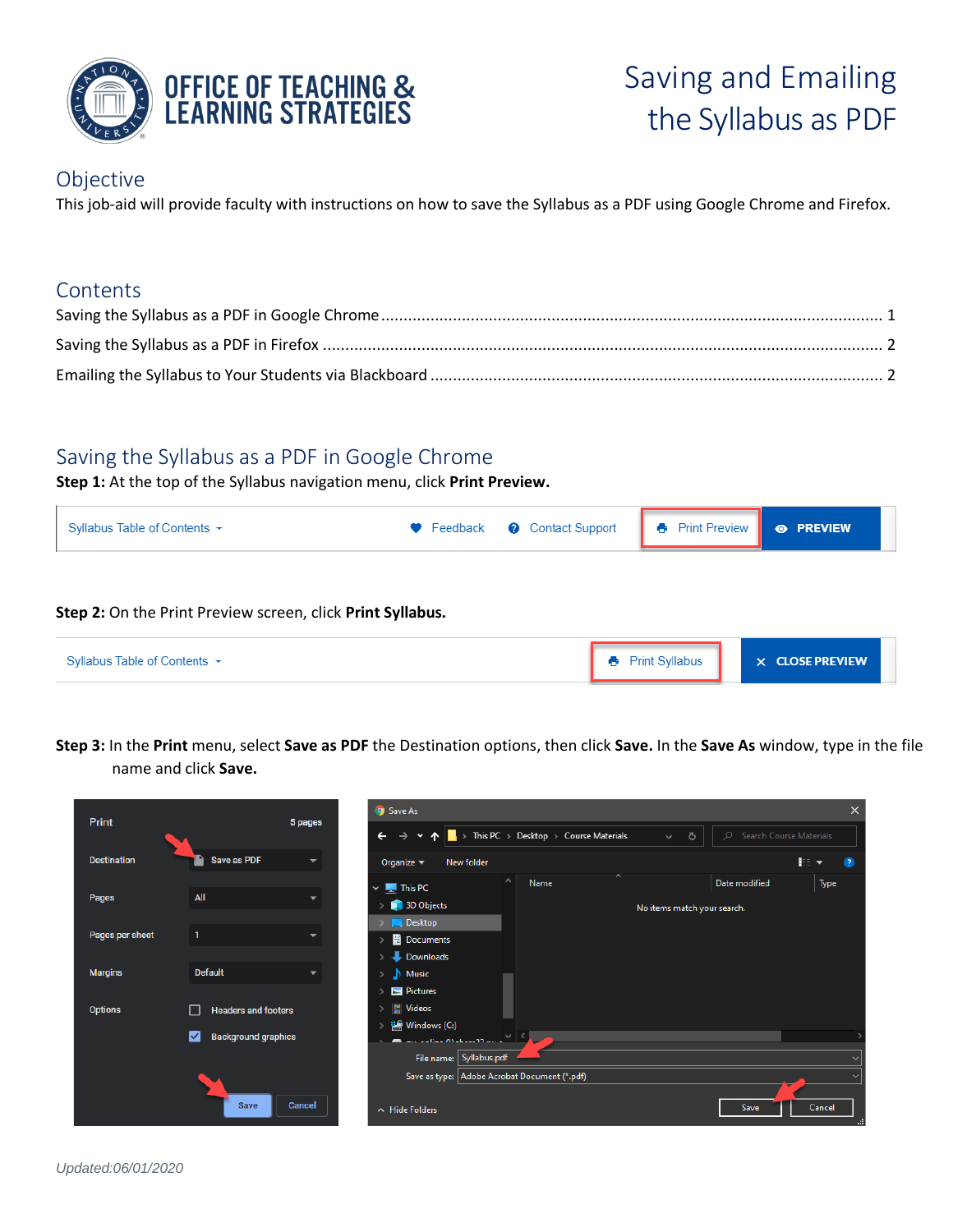# <span id="page-1-0"></span>Saving the Syllabus as a PDF in Firefox

**Step 1:** At the top of the Syllabus navigation menu, click **Print Preview**.



**As** window, type in the file name and click **Save. Step 3:** In the **Print** menu Select Printer as **Microsoft Print to PDF**, then click **Print**. In the **Save Print Output** 

| <b>Collect</b> Print                                                                                                                               | $\times$                                                                                                                                                                                       | Save Print Output As                                                                                                                                                                                              | $\times$                               |
|----------------------------------------------------------------------------------------------------------------------------------------------------|------------------------------------------------------------------------------------------------------------------------------------------------------------------------------------------------|-------------------------------------------------------------------------------------------------------------------------------------------------------------------------------------------------------------------|----------------------------------------|
| General                                                                                                                                            |                                                                                                                                                                                                | <b>Now This PC</b> > Desktop > Course Materials<br>$\circ$<br>$\leftarrow$<br>Ō<br>$\rightarrow$<br>$\checkmark$<br>$\checkmark$<br>$\rightarrow$                                                                 | Search Course Materials                |
| <b>Select Printer</b>                                                                                                                              |                                                                                                                                                                                                | New folder<br>Organize $\blacktriangledown$                                                                                                                                                                       | $\mathbb{R}$ $\mathbb{R}$<br>$\bullet$ |
| <b>E</b> <sup>1</sup> Fax<br><b>FI Microsoft Print to PDF</b><br>$\,<\,$<br>Ready<br>Status:<br>Location:<br>Comment:<br>Page Range<br>$\odot$ All | <b>I-I Microsoft XPS Document</b><br><b>Fil OneNote for Windows 10</b><br><b>FilSend To OneNote</b><br>$\rightarrow$<br>Print to file<br>Preferences<br>Find Printer<br>÷<br>Number of copies: | $\sim$<br>$\wedge$<br>Name<br>Date modified<br>$\frac{1}{2}$ This PC<br><b>B</b> 3D Objects<br>No items match your search.<br><b>Desktop</b><br><b>Documents</b><br>Downloads<br>$M$ usic<br>Pictures<br>图 Videos | Type                                   |
| Current Page<br>◯ Selection<br>O Pages:<br>Enter either a single page number or a single<br>page range. For example, 5-12                          | Collate<br>$3^{3}$<br>Print<br>Cancel                                                                                                                                                          | $\frac{1}{2}$ Windows (C:)<br>File name: Syllabus.pdf<br>Save as type: PDF Document (*.pdf)<br><b>Save</b><br>A Hide Folders                                                                                      | Cancel                                 |

# <span id="page-1-1"></span>Emailing the Syllabus to Your Students via Blackboard

**Step 1:** In your Blackboard Course, access the Course Email tool by clicking on **Course Tools** in the left-hand navigation menu.

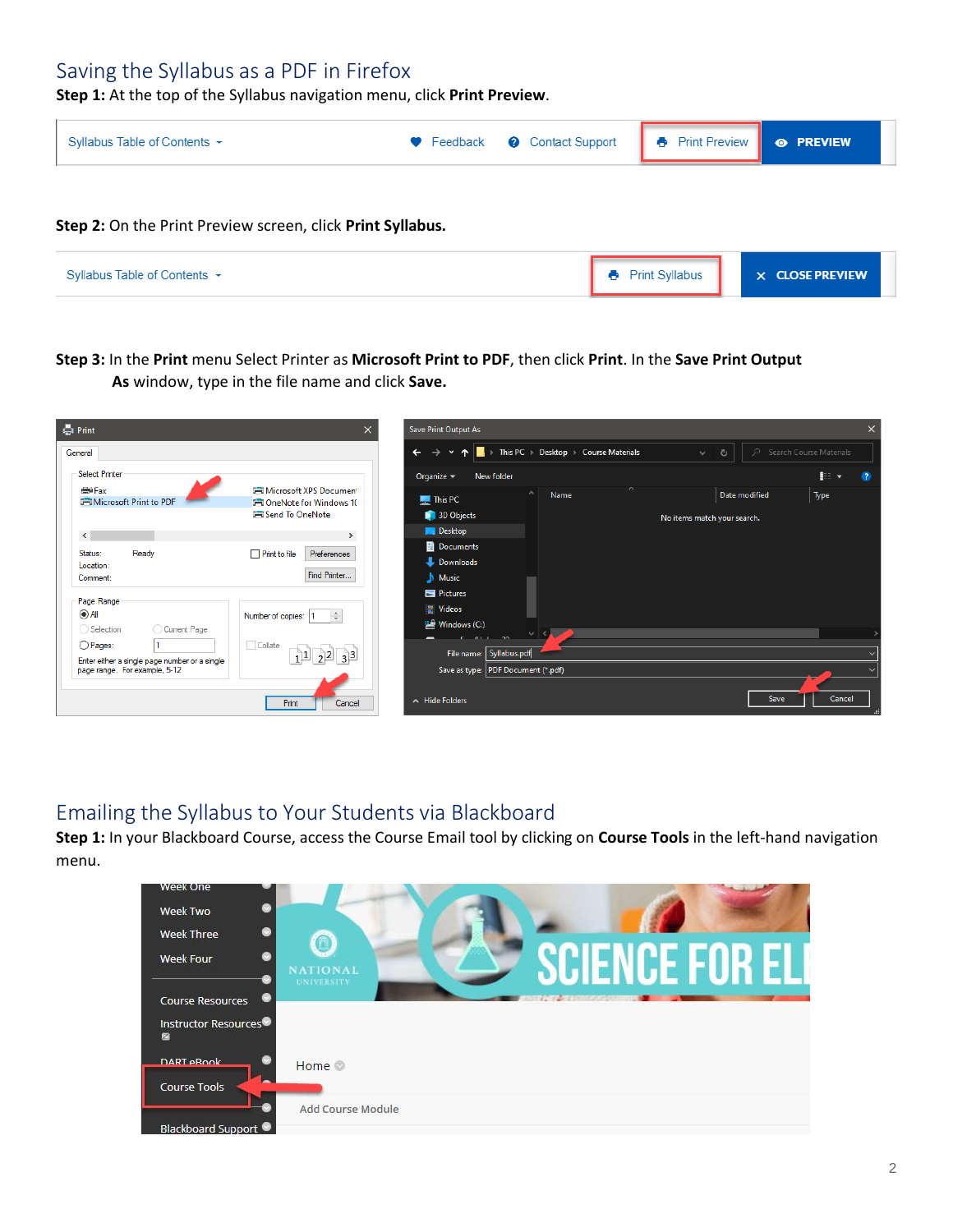#### **Step 2:** On the Tools page, click **Send Email.**

| <b>ESR334 Science for Elementary Educators</b>                                                                 | Tools                                                                                                                                        | G<br>Edit Mode is:<br>ńп                                                                                                                                                  |  |
|----------------------------------------------------------------------------------------------------------------|----------------------------------------------------------------------------------------------------------------------------------------------|---------------------------------------------------------------------------------------------------------------------------------------------------------------------------|--|
| $\circledcirc$<br>$\sqrt[n]{2}$<br>Tools<br><b>ESR334 Science for</b><br><b>Elementary</b><br><b>Educators</b> |                                                                                                                                              |                                                                                                                                                                           |  |
| Home<br><b>Announcements</b><br>**Start Here**                                                                 | Hide Link<br>Create and view Course Announcements.                                                                                           | Hide Link<br><b>Groups</b><br>Create and manage formal groups of students to collaborate on work.                                                                         |  |
| Announcements<br>◉<br>Syllabus<br>ø<br>Calendar                                                                | <b>Basic LTI tools</b> Hide Link<br>Connect to external tools supporting Basic LTI                                                           | Hide Link<br><b>Journals</b><br>Create and manage journals that can be assigned to each user in a group for the<br>purposes of private communication with the instructor. |  |
| Blackboard<br>Collaborate<br>$\gg$<br>recorded archives.<br><b>Week One</b>                                    | <b>Blackboard Collaborate Ultra</b><br><b>Hide Link</b><br>Schedule and join Blackboard Collaborate Ultra web conferencing sessions and view | Lippincott the Point   Hide Link                                                                                                                                          |  |
| <b>Week Two</b><br>$\mathcal{O}$<br>◉<br><b>Week Three</b><br><b>Week Four</b>                                 | <b>Blackboard Help for Students</b><br>Hide Link<br>Open Blackboard Help in a separate window.                                               | Hide Link<br>My Grades<br>Displays detailed information about your grades.                                                                                                |  |
| ÷,<br><b>Blogs</b><br><b>Course Resources</b><br>Instructor Resources <sup>ed</sup>                            | Hide Link<br>Create and manage blogs for Courses and Course Groups.                                                                          | ExLibris Resource List   Hide Link<br>Send Email Hide Link<br>y                                                                                                           |  |
| ø<br>ø<br><b>DART eBook</b><br><b>Course Tools</b><br><b>P</b>                                                 | Calendar Hide Link<br>Track important events and dates through the Calendar.                                                                 | Send email messages to different types of users, system roles, and groups.<br>Syllabus (v3.1)<br>Hide Link<br>The new Syllabus, deployed April 7, 2020.                   |  |

**Step 3:** On the Send Email page, you can send a message to All Users, All Student Users, or Single/Select Users. For this example, click **All Student Users**.

| Send emails to others in your course without having to switch to your email provider. More Help |
|-------------------------------------------------------------------------------------------------|
| <b>All Users</b>                                                                                |
| Send email to all of the users in the Course.                                                   |
| <b>All Groups</b>                                                                               |
| Send email to all of the Groups in the Course.                                                  |
| <b>All Teaching Assistant Users</b>                                                             |
| Send email to all of the Teaching essistant users in the Course.                                |
| <b>All Student Users</b>                                                                        |
| Send email to all of the Student users in the Course.                                           |
|                                                                                                 |
| <b>All Instructor Users</b><br>Send email to all of the Instructor users in the Course.         |
|                                                                                                 |
| <b>All Observer Users</b>                                                                       |
| Send email to all Observer users in the Course.                                                 |
| <b>Select Users</b>                                                                             |
| Select which users will receive the email.                                                      |
|                                                                                                 |
| <b>Select Groups</b>                                                                            |
| Select which Groups will receive the email.                                                     |
| <b>Single / Select Observer users</b>                                                           |
| Send an email to selected Observer users.                                                       |
|                                                                                                 |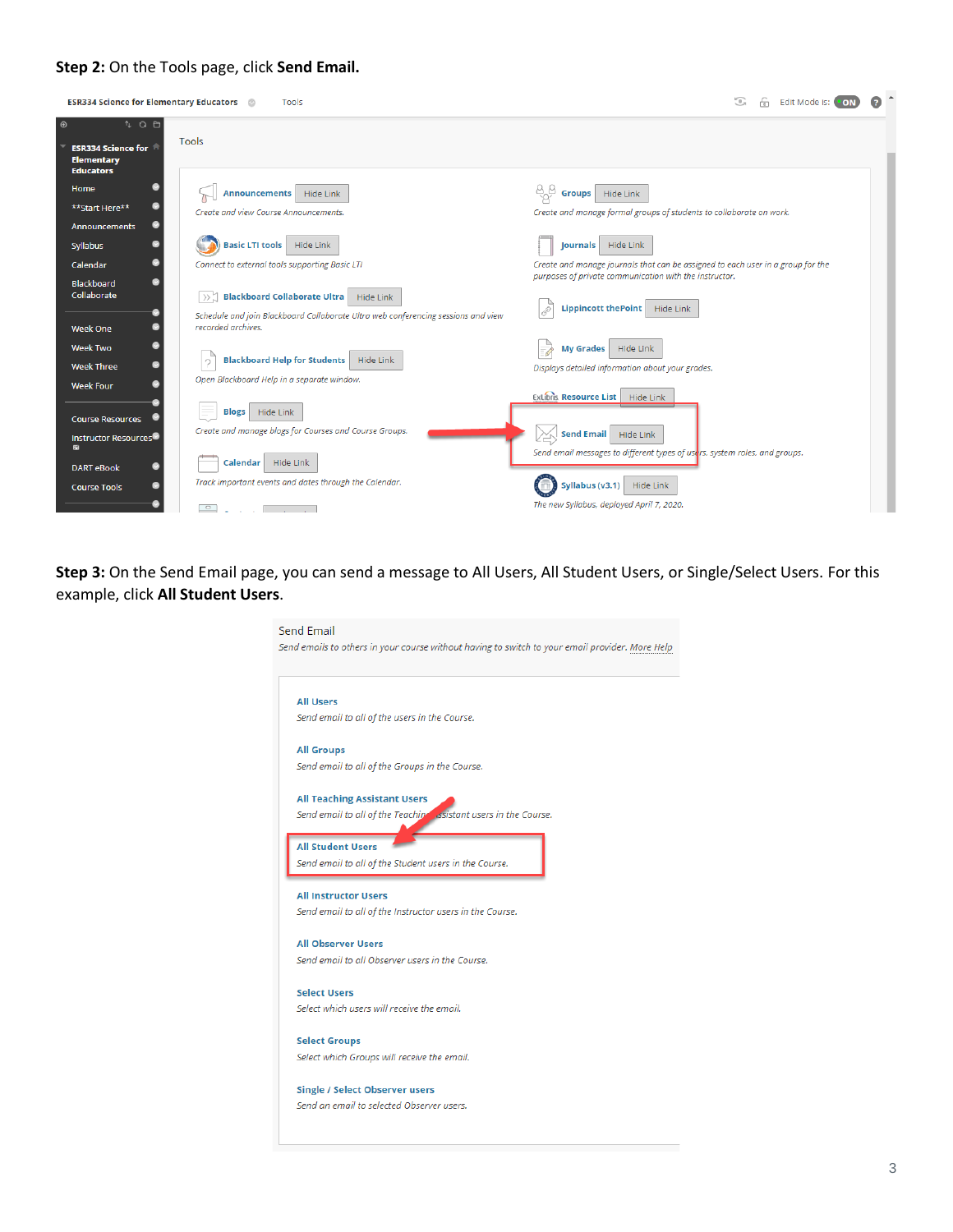## **Step 4:** Once you have written the message text, click **Attach a file (A)** and click **Choose File (B)** to open your file menu.

| <b>ESR334 Science for Elementary Educators @ Send Email All Student Users</b>                                                                                                                                 | <u>කි ව</u> |
|---------------------------------------------------------------------------------------------------------------------------------------------------------------------------------------------------------------|-------------|
| <b>All Student Users</b>                                                                                                                                                                                      |             |
|                                                                                                                                                                                                               |             |
|                                                                                                                                                                                                               |             |
| <b>EMAIL INFORMATION</b>                                                                                                                                                                                      |             |
| To                                                                                                                                                                                                            |             |
| From                                                                                                                                                                                                          |             |
| Subject<br>Welcome to ESR334                                                                                                                                                                                  |             |
| Message                                                                                                                                                                                                       |             |
| For the toolbar, press ALT+F10 (PC) or ALT+FN+F10 (Mac).<br>$T$ $T$ $T$ $T$ Paragray Arial $\vee$ 3 (12pt) $\vee$ $\equiv$ $\cdot$ $\equiv$ $\cdot$ $T$ $\cdot$ $\circ$ $\cdot$ $\circ$<br>$Q_i$ i $X \times$ |             |
| T & O O L E B B B B B B B B B B B                                                                                                                                                                             |             |
| Hello Everyone,                                                                                                                                                                                               |             |
| Welcome to ESR334 Science for Elementary Educators! Attached you will find a PDF copy of the Course Syllabus<br>for you to review and prepare for the course.                                                 |             |
| If you should have any questions, please feel free to reach out to me at [nufacultyemail@natuniv.edu].                                                                                                        |             |
| I look forward to working with you over the next four weeks.                                                                                                                                                  |             |
| Warm Regards,                                                                                                                                                                                                 |             |
| Path: p<br>Words:61                                                                                                                                                                                           |             |
| A copy of this email will be sent to the sender.<br><b>Attachments</b><br>$\overline{\mathsf{A}}$<br>Attach a file                                                                                            |             |
| Click Submit to proceed.<br>Cancel<br>Submit                                                                                                                                                                  |             |
| Attachments<br>Choose File   No file chosen<br>R<br>remove<br><b>Attach Another File</b>                                                                                                                      |             |

**Step 5:** In your file explorer window, select your saved **Syllabus PDF file**, and click **Open.**

|                                |                                             | > This PC > Desktop >                      | Q<br>Ō<br>$\checkmark$          | Search Desktop                               |
|--------------------------------|---------------------------------------------|--------------------------------------------|---------------------------------|----------------------------------------------|
|                                | Organize $\blacktriangledown$<br>New folder |                                            |                                 | $\mathbb{R}$ $\rightarrow$<br>$\bullet$<br>ш |
|                                | <b>This PC</b>                              | ∧<br>Name                                  | Date modified                   | Type                                         |
|                                | 3D Objects                                  | Course_Setup_Checklist.pdf<br>$\mathbf{r}$ | 4/23/2020 10:33 AM              | Adobe Acrobat D                              |
| ess ALT                        | <b>Desktop</b>                              | ESR334 Syllabus.pdf<br>J۴                  | 6/1/2020 3:40 PM                | Adobe Acrobat D                              |
| $argray \sim$<br>鱼             | Documents                                   | S Syllabus Resource Guide.pdf              | 4/20/2020 3:52 PM               | Adobe Acrobat D                              |
| $\equiv$                       | <b>Downloads</b>                            |                                            |                                 |                                              |
| 圖<br>ь                         | <b>Music</b>                                |                                            |                                 |                                              |
|                                | Pictures                                    |                                            |                                 |                                              |
| 34 Scier<br>B.                 | <b>Videos</b>                               |                                            |                                 |                                              |
|                                | <sup>12</sup> , Windows (C:)                |                                            |                                 |                                              |
|                                |                                             |                                            |                                 |                                              |
|                                |                                             |                                            |                                 |                                              |
|                                | se nu_online (\\sha                         |                                            |                                 |                                              |
|                                | $\blacksquare$ Network<br>$\checkmark$      | $\epsilon$                                 |                                 | ×.                                           |
|                                |                                             | File name: ESR334 Syllabus.pdf             | All Files (*.*)<br>$\checkmark$ |                                              |
|                                |                                             |                                            | Open                            | Cancel                                       |
| and pre<br>e any qu<br>vorking |                                             |                                            |                                 |                                              |